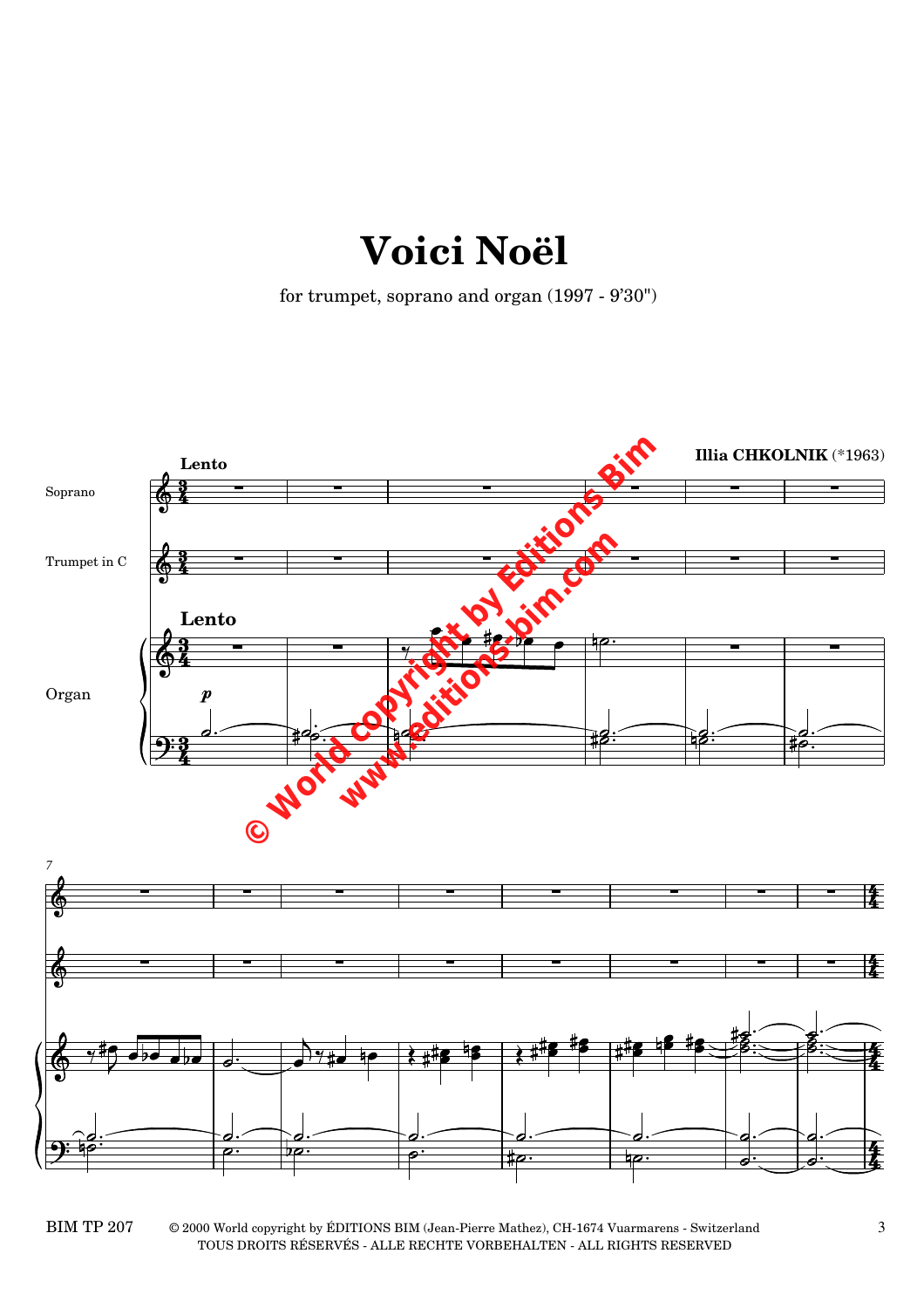



*32* **Poco più mosso**

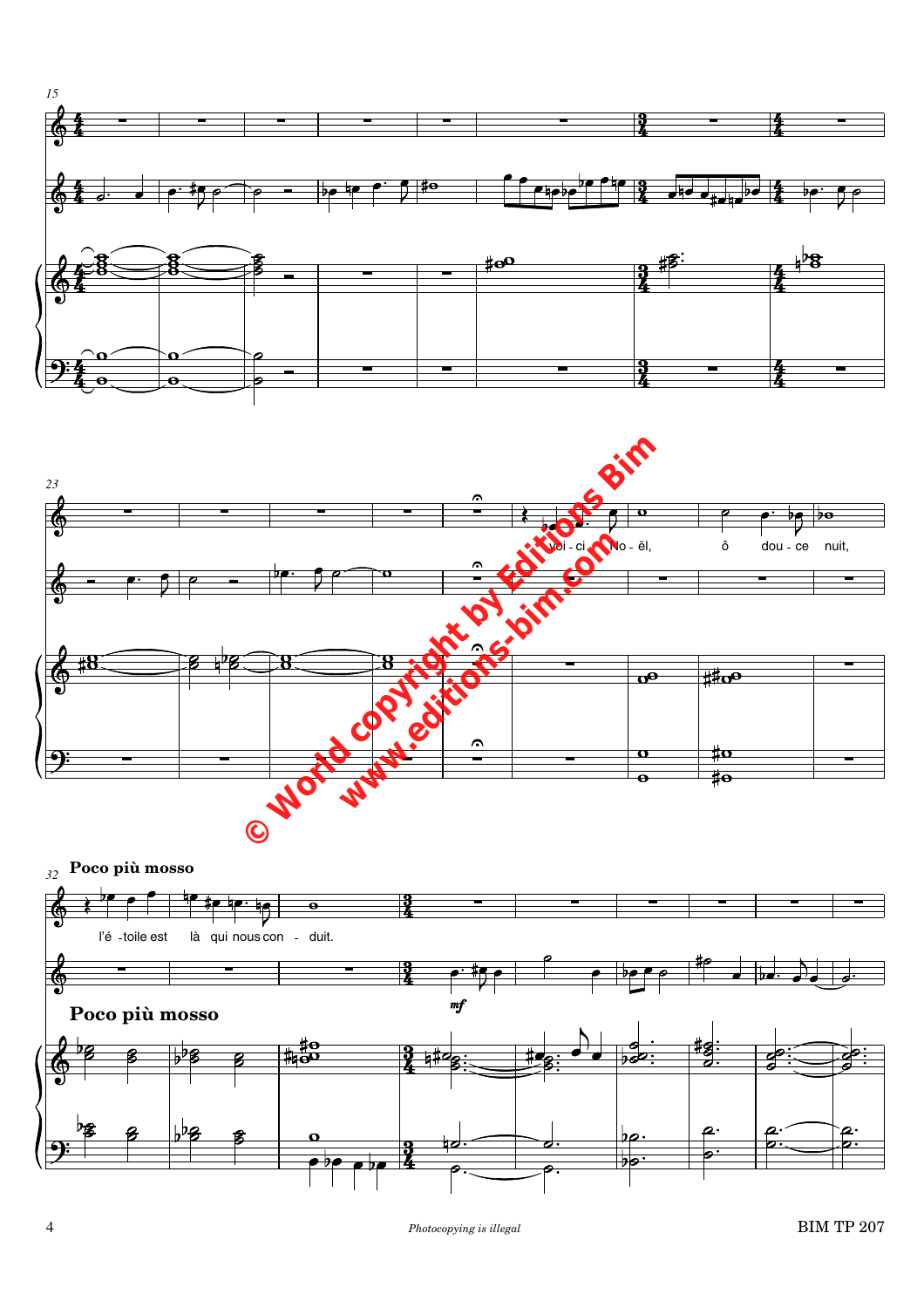